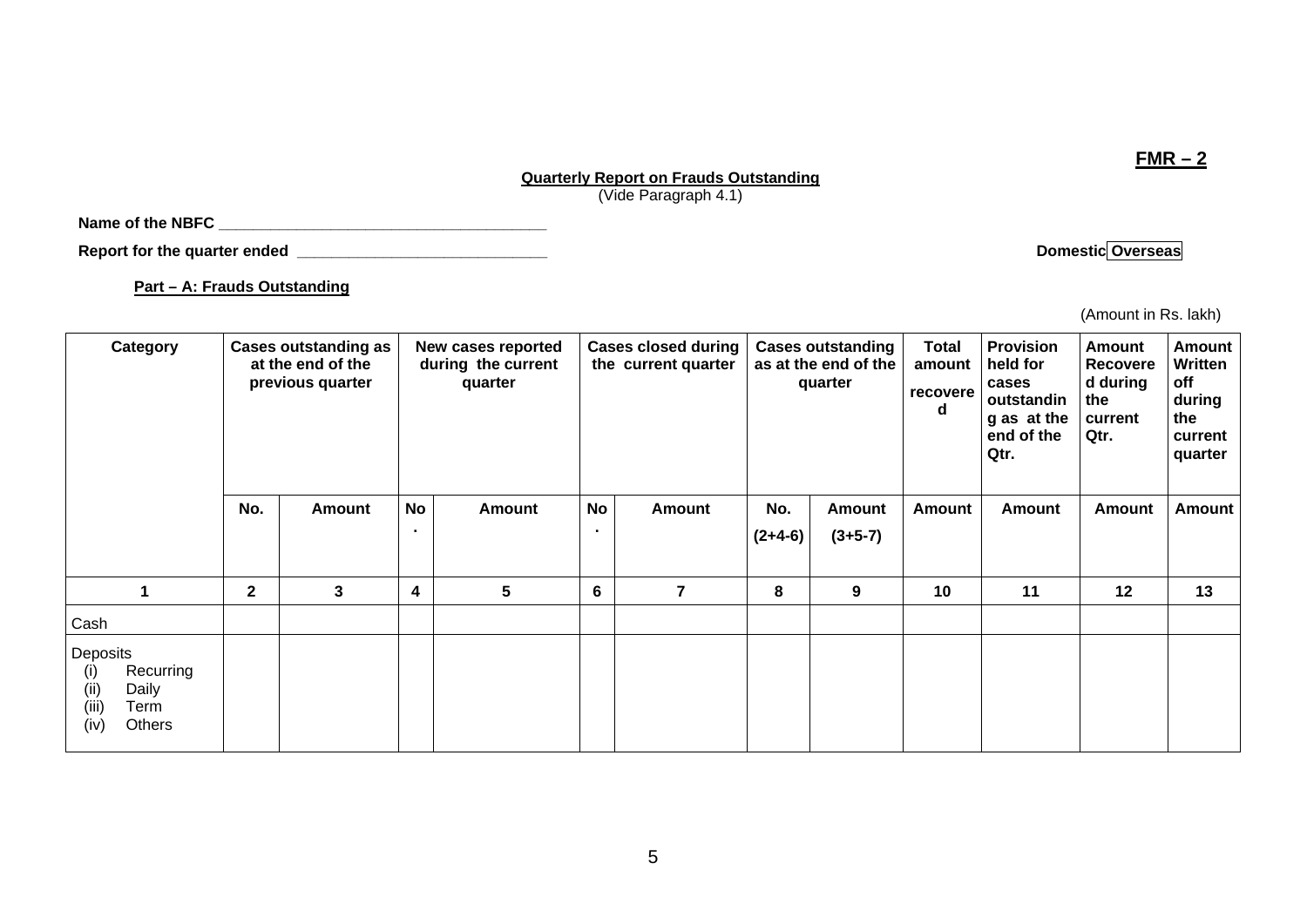| Category                                                                                                                    | <b>Cases outstanding as</b><br>at the end of the<br>previous quarter |               | New cases reported<br>during the current<br>quarter |                 |   | <b>Cases closed during</b><br>the current quarter |                       | <b>Cases outstanding</b><br>as at the end of the<br>quarter | <b>Total</b><br>amount<br>recovere<br>d | <b>Provision</b><br>held for<br>cases<br>outstandin<br>g as at the<br>end of the<br>Qtr. | <b>Amount</b><br><b>Recovere</b><br>d during<br>the<br>current<br>Qtr. | <b>Amount</b><br>Written<br>off<br>during<br>the<br>current<br>quarter |
|-----------------------------------------------------------------------------------------------------------------------------|----------------------------------------------------------------------|---------------|-----------------------------------------------------|-----------------|---|---------------------------------------------------|-----------------------|-------------------------------------------------------------|-----------------------------------------|------------------------------------------------------------------------------------------|------------------------------------------------------------------------|------------------------------------------------------------------------|
|                                                                                                                             | No.                                                                  | <b>Amount</b> | <b>No</b><br>$\bullet$                              | <b>Amount</b>   |   | <b>No</b><br><b>Amount</b>                        |                       | <b>Amount</b><br>$(3+5-7)$                                  | <b>Amount</b>                           | <b>Amount</b>                                                                            | <b>Amount</b>                                                          | <b>Amount</b>                                                          |
|                                                                                                                             |                                                                      |               |                                                     |                 |   |                                                   | $(2+4-6)$             |                                                             |                                         |                                                                                          |                                                                        |                                                                        |
| $\mathbf{1}$                                                                                                                | $\mathbf{2}$                                                         | $\mathbf{3}$  | $\boldsymbol{4}$                                    | $5\phantom{.0}$ | 6 | $\overline{7}$                                    | 8<br>$\boldsymbol{9}$ |                                                             | 10                                      | 11                                                                                       | 12                                                                     | 13                                                                     |
| Non-resident<br>accounts                                                                                                    |                                                                      |               |                                                     |                 |   |                                                   |                       |                                                             |                                         |                                                                                          |                                                                        |                                                                        |
| Advances<br>Cash credit<br>(i)<br>Term Loans<br>(ii)<br><b>Bills</b><br>(iii)<br>(iv)<br>Others                             |                                                                      |               |                                                     |                 |   |                                                   |                       |                                                             |                                         |                                                                                          |                                                                        |                                                                        |
| Inter-branch<br>accounts                                                                                                    |                                                                      |               |                                                     |                 |   |                                                   |                       |                                                             |                                         |                                                                                          |                                                                        |                                                                        |
| Off-balance sheet<br>Letters<br>of<br>(i)<br>credit<br>(ii)<br>Guarantees<br>(iii)<br>$Co-$<br>acceptance<br>Others<br>(iv) |                                                                      |               |                                                     |                 |   |                                                   |                       |                                                             |                                         |                                                                                          |                                                                        |                                                                        |
| Others                                                                                                                      |                                                                      |               |                                                     |                 |   |                                                   |                       |                                                             |                                         |                                                                                          |                                                                        |                                                                        |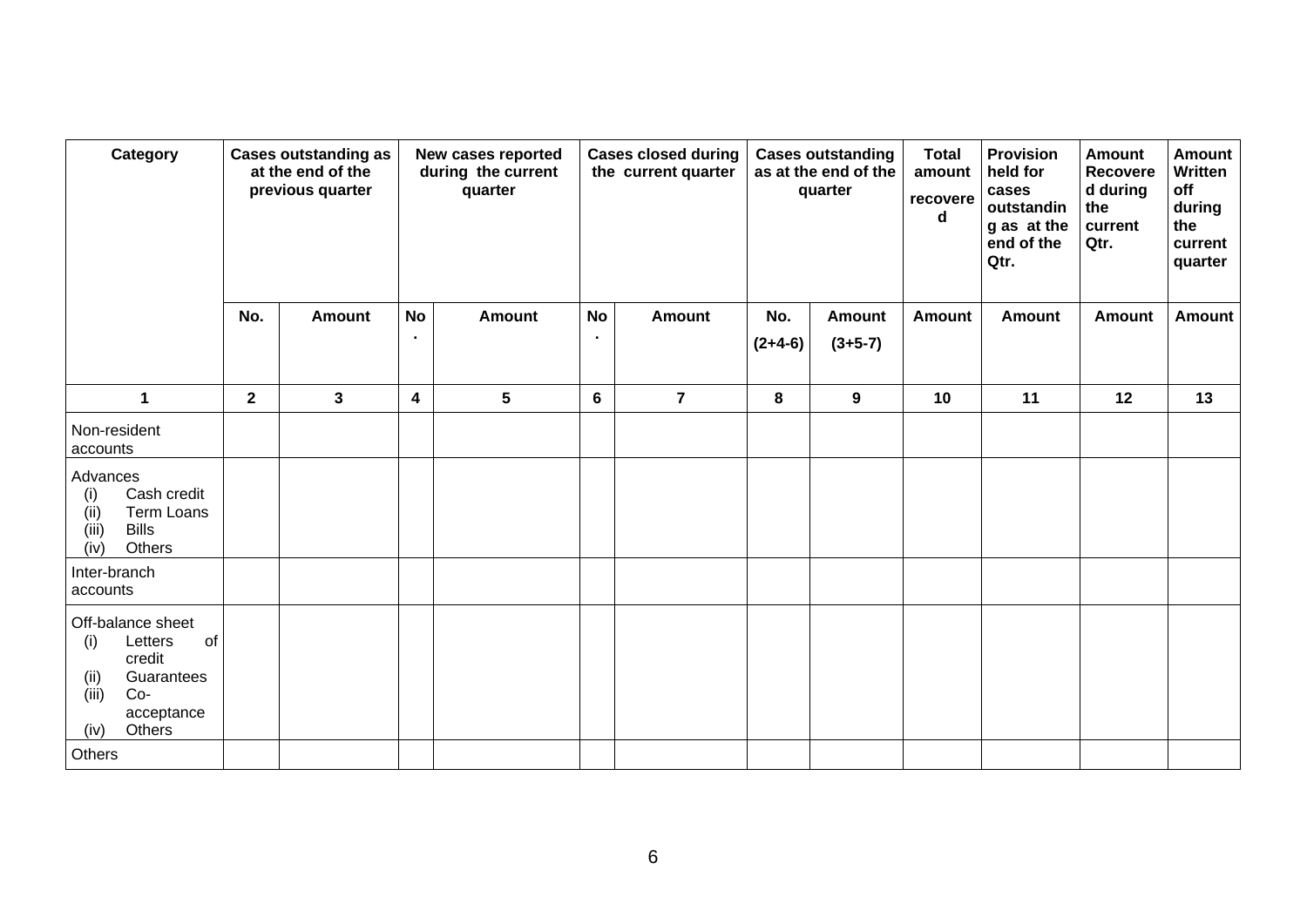| Category     |              | <b>Cases outstanding as</b><br>at the end of the<br>previous quarter |                         | New cases reported<br>during the current<br>quarter |           | <b>Cases closed during</b><br>the current quarter |                  | <b>Cases outstanding</b><br>as at the end of the<br>quarter | <b>Total</b><br>amount<br>recovere<br>d | <b>Provision</b><br>held for<br>cases<br>outstandin<br>g as at the<br>end of the<br>Qtr. | Amount<br><b>Recovere</b><br>d during<br>the<br>current<br>Qtr. | Amount<br>Written<br>off<br>during<br>the<br>current<br>quarter |  |
|--------------|--------------|----------------------------------------------------------------------|-------------------------|-----------------------------------------------------|-----------|---------------------------------------------------|------------------|-------------------------------------------------------------|-----------------------------------------|------------------------------------------------------------------------------------------|-----------------------------------------------------------------|-----------------------------------------------------------------|--|
|              | No.          | <b>Amount</b>                                                        | No<br>$\blacksquare$    | <b>Amount</b>                                       | <b>No</b> | Amount                                            | No.<br>$(2+4-6)$ | <b>Amount</b><br>$(3+5-7)$                                  | <b>Amount</b>                           | <b>Amount</b>                                                                            | <b>Amount</b>                                                   | Amount                                                          |  |
|              | $\mathbf{2}$ | 3                                                                    | $\overline{\mathbf{4}}$ | 5<br>6                                              |           |                                                   | 8                | 9                                                           | 10                                      | 11                                                                                       | 12                                                              | 13                                                              |  |
| <b>Total</b> |              |                                                                      |                         |                                                     |           |                                                   |                  |                                                             |                                         |                                                                                          |                                                                 |                                                                 |  |

**Note:** For Indian NBFCs with overseas offices/branches, the above figures relate to the domestic position. The figures in respect of overseas branches/offices may be shown in a separate sheet in the same format as above.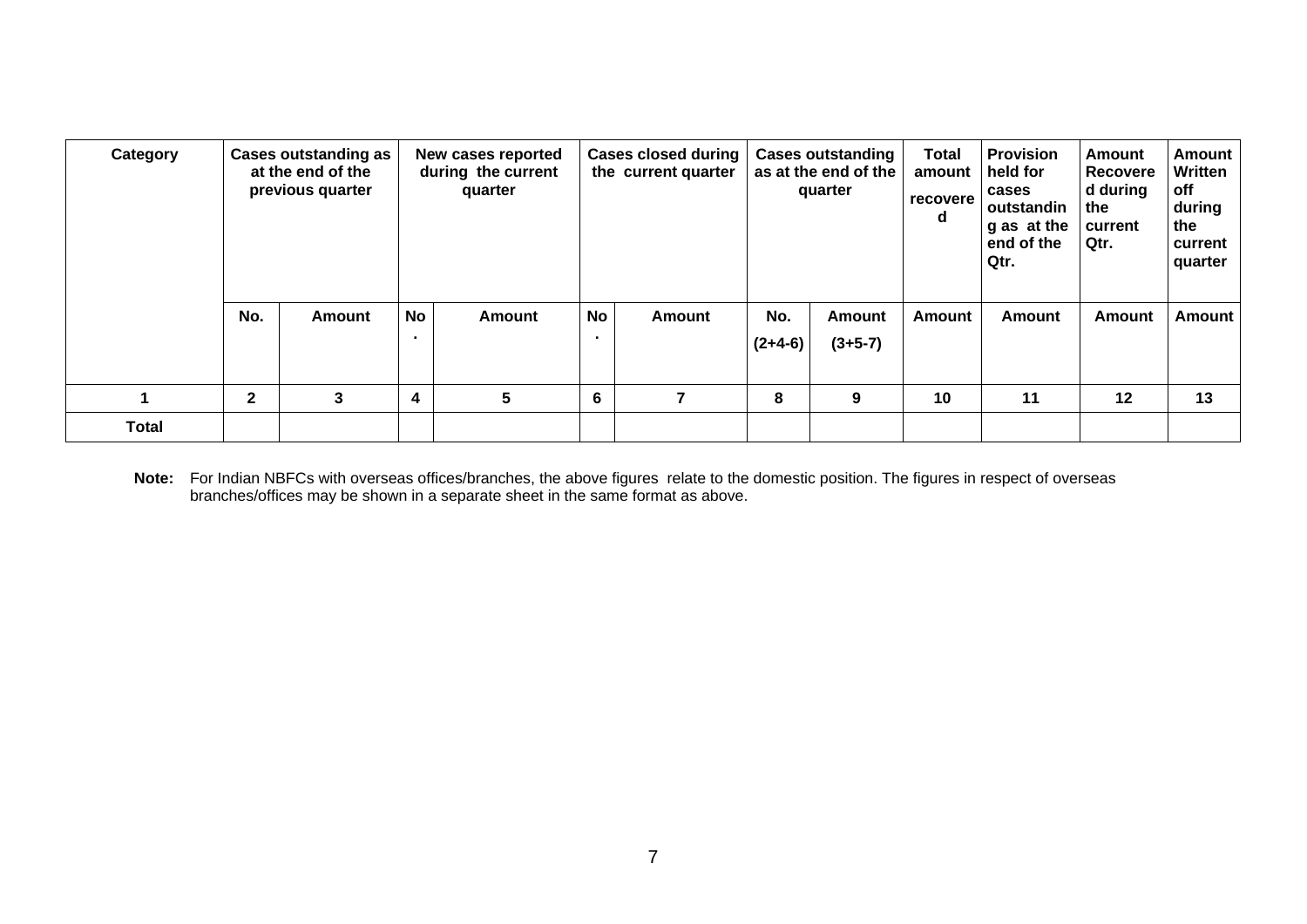## Part – B: Category-wise classification of frauds reported during the quarter **\_\_\_\_\_\_\_\_\_\_**

## **Name of the NBFC \_\_\_\_\_\_\_\_\_\_\_\_\_\_\_\_\_\_\_\_\_\_\_\_\_\_\_\_\_\_\_\_\_\_\_\_\_\_**

| Category                                          | <b>Misappropriation</b><br>and criminal<br>breach of trust |      | <b>Fraudulent</b><br>encashment/<br>manipulation of<br>books of account<br>and conversion of<br>property |      | extended for<br>illegal<br>gratification |      | Unauthorised Negligence and<br>credit facility cash shortages |      | <b>Cheating and</b><br>forgery |      | <b>Irregularities in</b><br>foreign<br>exchange<br>transactions |      | <b>Others</b> |      | <b>Total</b> |      |
|---------------------------------------------------|------------------------------------------------------------|------|----------------------------------------------------------------------------------------------------------|------|------------------------------------------|------|---------------------------------------------------------------|------|--------------------------------|------|-----------------------------------------------------------------|------|---------------|------|--------------|------|
|                                                   | No.                                                        | Amt. | No.                                                                                                      | Amt. | No.                                      | Amt. | No.                                                           | Amt. | No.                            | Amt. | No.                                                             | Amt. | No.           | Amt. | No.          | Amt. |
| Less than Rs. 1 lakh                              |                                                            |      |                                                                                                          |      |                                          |      |                                                               |      |                                |      |                                                                 |      |               |      |              |      |
| Rs. 1 lakh and above but<br>less than Rs. 25 lakh |                                                            |      |                                                                                                          |      |                                          |      |                                                               |      |                                |      |                                                                 |      |               |      |              |      |
| Rs. 25 lakh and above                             |                                                            |      |                                                                                                          |      |                                          |      |                                                               |      |                                |      |                                                                 |      |               |      |              |      |
| Total                                             |                                                            |      |                                                                                                          |      |                                          |      |                                                               |      |                                |      |                                                                 |      |               |      |              |      |